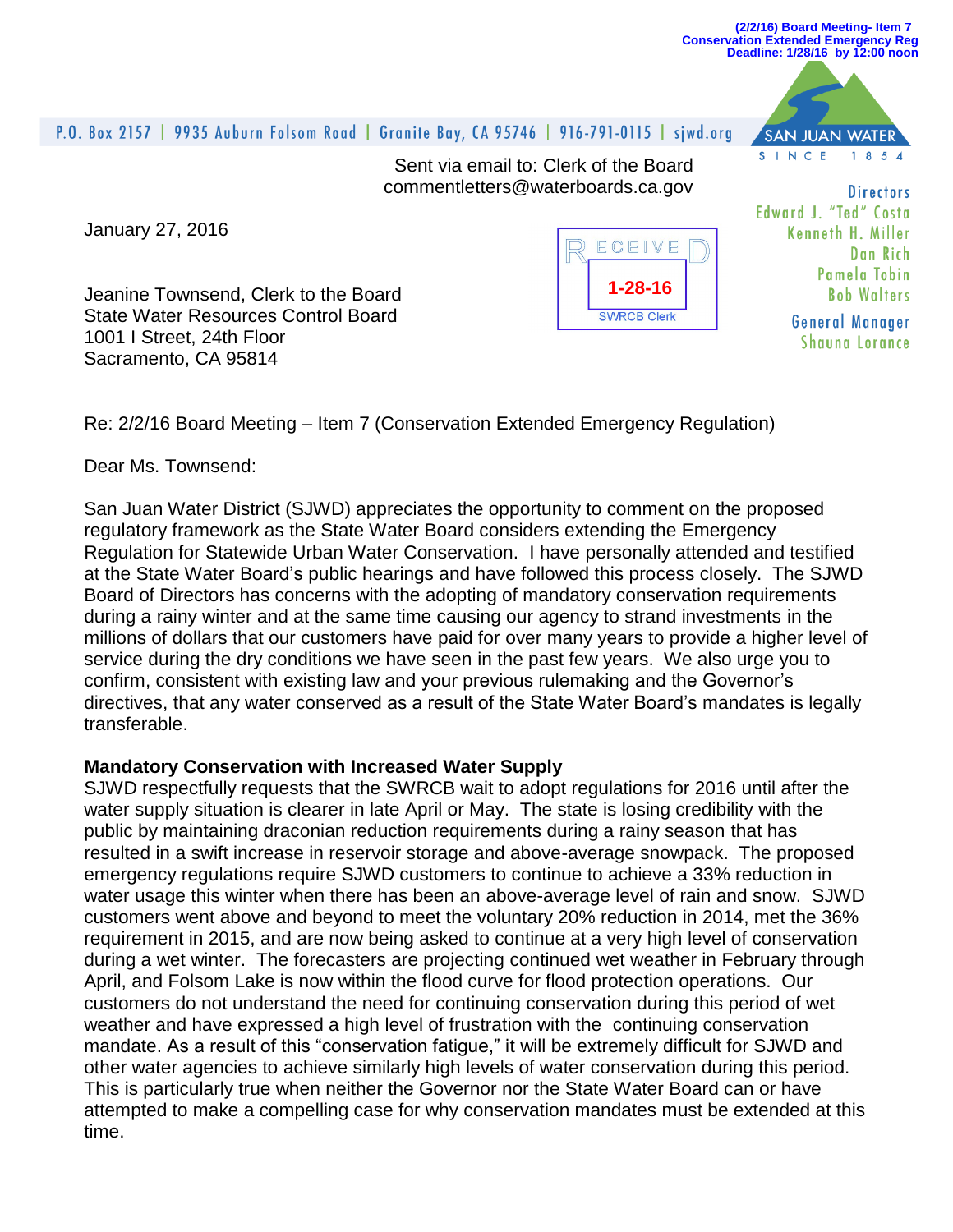## **Stranded Investments**

Although the proposed regulatory framework does provide some flexibility related to climate differences throughout the state, it fails to recognize agencies that had been proactive and strategic prior to the current drought, thereby effectively dismissing the investments in resiliency made by ratepayers in some districts to prepare for droughts over years prior to 2013. SJWD customers have seen double digit rate increases to cover the costs of capital projects to provide a high level of water service during dry years through the use of a sustainable groundwater basin. These projects are now sitting idle as the mandated water use reductions do not allow our customers to receive the benefits of increased water reliability that they have been funding over the years. It will be difficult to convince ratepayers to continue to fund an active conjunctive use program and other conservation improvements in the future based on the inability to utilize the benefit the past couple of years.

## **Decision on Transferability of Mandatory Conservation**

SJWD understands that the United States Bureau of Reclamation will be sending in comments that include a request for the SWRCB to make a determination on whether or not water conserved under its conservation mandates is transferable. SJWD has an 1853 appropriative water right that has been in continuous use by the District and its predecessors since it was initiated and which SJWD's ratepayers have invested significant resources to use and protect. The District's ability to utilize that right has been limited as a result of mandatory conservation regulations even though the water to support that right has remained available. SJWD has suffered significant revenue losses and increased expenses as a result of complying with the State Water Board's conservation mandates and should be able to recoup some of its losses and stranded investments through the transfer of conserved water to the extent permitted by law. For the reasons discussed below, SJWD believes that it has the legal right to transfer any portion of its pre-1914 appropriative water right that it conserves regardless of whether conserved water results from voluntary or mandated conservation*.*

Water Code section 1011, subdivision (a) provides in relevant part:

When any person entitled to the use of water under an appropriative right fails to use all or any part of the water because of water conservation efforts, any cessation or reduction in the use of the appropriated water shall be deemed equivalent to a reasonable beneficial use of water to the extent of the cessation or reduction in use. No forfeiture of the appropriative right to the water conserved shall occur upon the lapse of the forfeiture period applicable to water appropriated pursuant to the Water Commission Act or this code or the forfeiture period applicable to water appropriated prior to December 19, 1914.

. . .

For purposes of this section, the term "water conservation" shall mean the use of less water to accomplish the same purpose or purposes of use allowed under the existing appropriative right.

(Emphasis added.)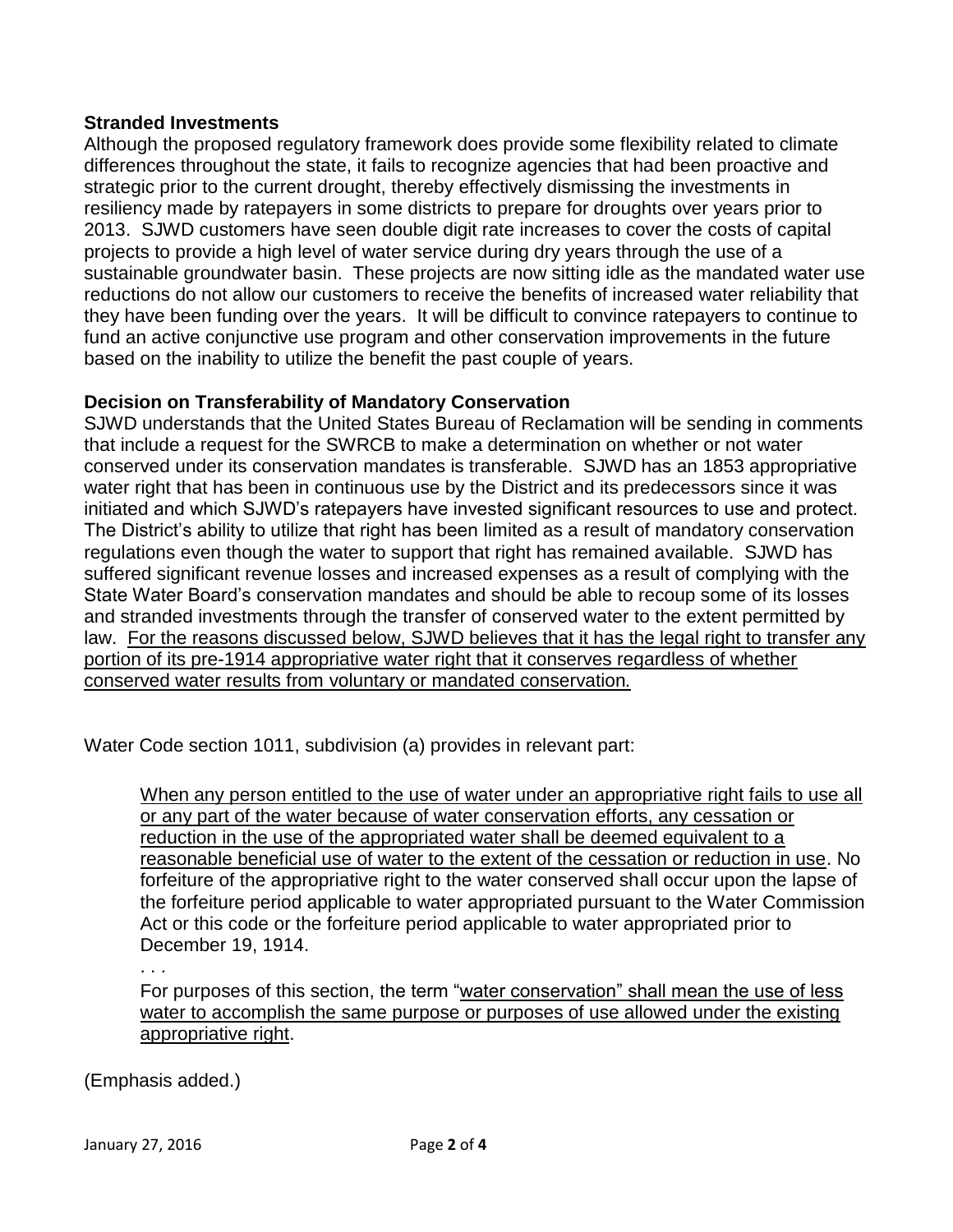Water Code section 1011(b), in turn, provides:

Water, or the right to the use of water, the use of which has ceased or been reduced as the result of water conservation efforts as described in subdivision (a), may be sold, leased, exchanged, or otherwise transferred pursuant to any provision of law relating to the transfer of water or water rights, including, but not limited to, provisions of law governing any change in point of diversion, place of use, and purpose of use due to the transfer.

(Emphasis added.)

Recital 15 of the SWRCB's resolution approving the 2015 emergency water conservation regulations provides in relevant part:

In support of water conservation, the legislature has, through Water Code section 1011, deemed reductions in water use due to conservation as equivalent to reasonable beneficial use of that water. Accordingly, this regulation is in furtherance of article X, section 2 during this drought emergency. This temporary emergency regulation is not to be used in any future administrative or judicial proceedings as evidence or finding of waste and unreasonable use of any individual water user or water supplier subject to this regulation, and are not to affect or otherwise limit any rights to water conserved under applicable law, including without limitation, water conserved consistent with Water Code section 1011.

(Emphasis added.)

In February 2009 the SJWD's Board of Directors adopted a resolution under Water Code section 1011 establishing San Juan's intent to retain control over all water conserved under any water right or entitlement, including San Juan's 1853 pre-1914 appropriative water right. San Juan has been proposing to transfer water conserved by its customers under that water right consistent with the SJWD board's 2009 resolution and the 15th recital of fact in the SWRCB's resolution adopting the 2015 emergency water conservation regulations. While DWR and Reclamation have refused to recognize SJWD's right to transfer conserved water under Water Code section 1011, there is no legal basis for those agencies' objection to the transfer of water conserved by SJWD's customers because it is water legally available for transfer under state law without regard to the means by which it was conserved.

When SJWD proposed a transfer of water conserved under its pre-1914 water right in 2015, DWR and Reclamation argued that the State Water Board's 2015 emergency water conservation regulations limit San Juan to transferring only that increment of water that is conserved over and above the 36 percent mandatory conservation requirement imposed on San Juan. That argument is contrary to Water Code section 1011 and the State Water Board's own pronouncement. As a result, any claim by DWR or Reclamation that SJWD or any similarly situated water right holder may not transfer water supplies conserved by their customers that are otherwise transferrable under state law constitutes an illegal taking of those water supplies without just compensation.